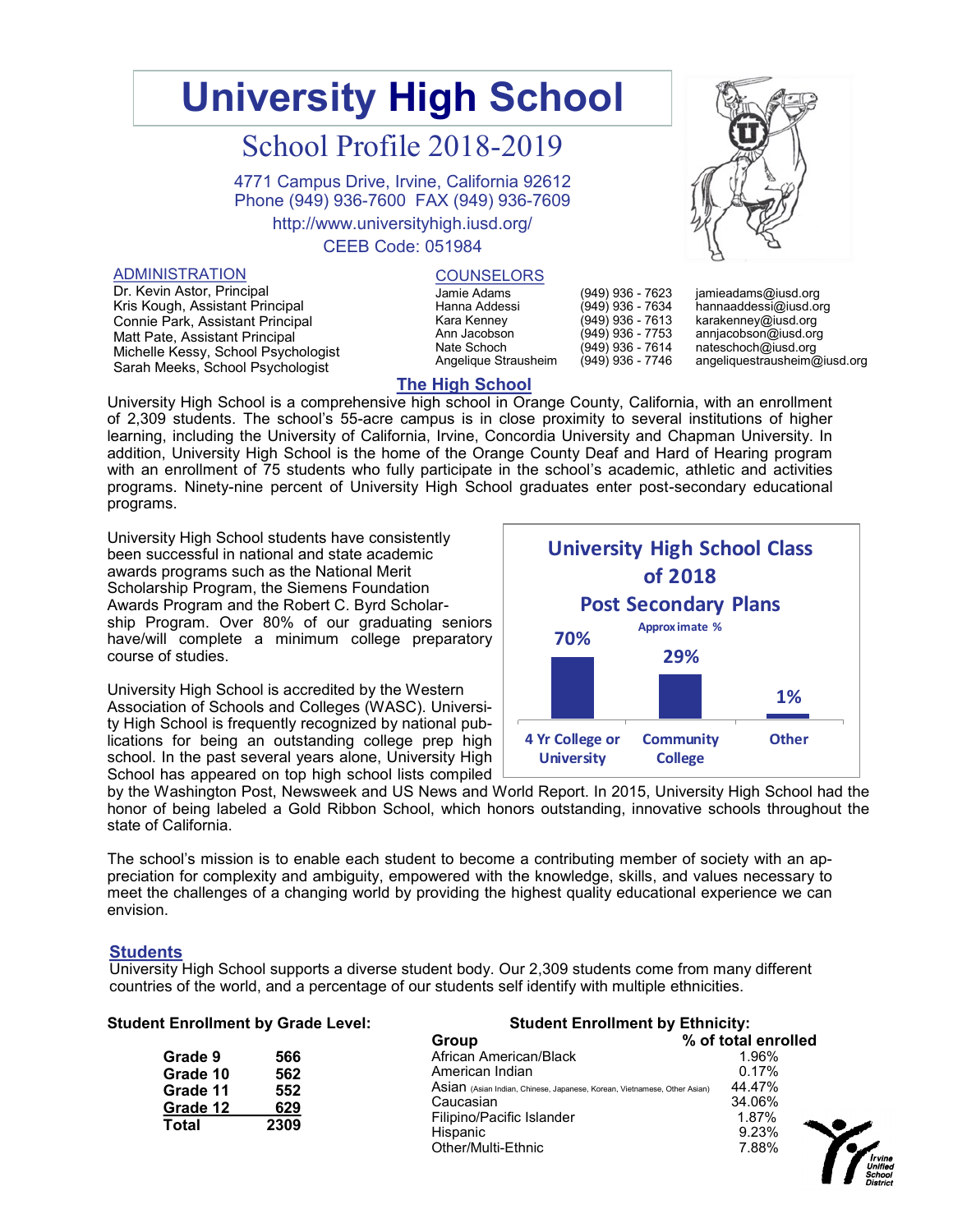# **University High School: Academic Achievement Data**

#### **Advanced Placement exams 2018:**

950 students participated in the AP test program and took 2,528 exams.



| <b>SAT Reasoning Test 2018</b>         |                                 |             |       |  |  |
|----------------------------------------|---------------------------------|-------------|-------|--|--|
| Number of<br><b>Students</b><br>Tested | Critical<br>Reading/<br>Writing | Mathematics | Total |  |  |
| 307                                    | 654                             | 696         | 1350  |  |  |

| <b>SAT Subject Test 2017*</b> |                   |      |  |  |
|-------------------------------|-------------------|------|--|--|
| Subject Test                  | # Students tested | Mean |  |  |
| Literature                    | 38                | 666  |  |  |
| <b>US History</b>             | 126               | 707  |  |  |
| World History                 | 8                 | 680  |  |  |
| Math 2C                       | 206               | 741  |  |  |
| Biology-E                     | 13                | 702  |  |  |
| Biology-M                     | 79                | 729  |  |  |
| Chemistry                     | 108               | 593  |  |  |
| Physics                       | 32                | 755  |  |  |
| Chinese w/List.               | 48                | 784  |  |  |
| Japanese w/List               | 13                | 766  |  |  |
| Korean w/List.                | 13                | 778  |  |  |
| Spanish                       | 18                | 637  |  |  |
|                               |                   |      |  |  |

| <b>Advanced Placement Pass Rate 2018</b>                                                                                                       |                     |               |              |                                                                                  |                |                |              |
|------------------------------------------------------------------------------------------------------------------------------------------------|---------------------|---------------|--------------|----------------------------------------------------------------------------------|----------------|----------------|--------------|
| Subject                                                                                                                                        |                     | $#$ tests     | Pass<br>Rate | Subject                                                                          |                | $#$ tests      | Pass<br>Rate |
| Art History                                                                                                                                    |                     | 23            | 96%          | Japanese                                                                         |                | 7              | 86%          |
| Biology                                                                                                                                        |                     | 130           | 98%          | Latin                                                                            | 8              |                | 75%          |
| Human Geo                                                                                                                                      |                     | $\mathcal{P}$ | 100%         | Music Theory                                                                     |                | 23             | 87%          |
| Calculus AB                                                                                                                                    |                     | 159           | 96%          | Physics 1/2                                                                      |                | 222            | 96%          |
| Calculus BC                                                                                                                                    |                     | 108           | 98%          | <b>Physics Other</b>                                                             |                | 161            | 98%          |
| Chemistry                                                                                                                                      |                     | 164           | 92%          | Psychology                                                                       |                | 238            | 84%          |
| Chinese                                                                                                                                        |                     | 41            | 100%         | Spanish                                                                          |                | 59             | 100%         |
| Comp Science                                                                                                                                   |                     | 114           | 91%          | Spanish Lit                                                                      |                | 25             | 96%          |
| Econ-Macro                                                                                                                                     |                     | 189           | 70%          | <b>Statistics</b>                                                                |                | 152            | 89%          |
| Econ-Micro                                                                                                                                     |                     | 13            | 85%          | Studio Art:<br>Drawing                                                           |                | $\overline{7}$ | 100%         |
| Eng Lang/<br>Comp                                                                                                                              | 223                 |               | 93%          | Studio Art: 2D                                                                   |                | 9              | 100%         |
|                                                                                                                                                | 102<br>Eng Lit/Comp |               | 88%          |                                                                                  | Studio Art: 3D |                | 100%         |
| Env. Science                                                                                                                                   |                     | 115           | 79%          | <b>US History</b>                                                                |                | 225            | 96%          |
| Eur. History                                                                                                                                   |                     | 1             | 100%         | <b>World History</b>                                                             |                | 31             | 100%         |
| Govt & Poli                                                                                                                                    |                     | 128           | 66%          | French                                                                           |                | $\overline{2}$ | 100%         |
| <b>ACT High School Profile 2018</b>                                                                                                            |                     |               |              |                                                                                  |                |                |              |
| Number of<br><b>Students</b><br>Tested                                                                                                         |                     | English       | Math         | Reading                                                                          |                | Science        | Composite    |
| 358                                                                                                                                            |                     | 29.6          | 29.4         | 29                                                                               |                | 28.4           | 29.2         |
| ACT results correspond to students taking four or more years of English and three<br>or more years of math, social studies and natural science |                     |               |              |                                                                                  |                |                |              |
|                                                                                                                                                |                     |               |              | $\overline{X}$ $\Lambda$ T subject test results will be undated from $2017$ num. |                |                |              |

SAT subject test results will be updated from 2017 numbers when reports are made available.

| <b>National Merit Scholarship Program</b><br>2017-2018 |               |          |  |  |
|--------------------------------------------------------|---------------|----------|--|--|
| <b>National Merit Competition</b>                      |               |          |  |  |
| Commended                                              | Semi-Finalist | Finalist |  |  |
| 56                                                     | 36            | 32       |  |  |

**Class Rank: By district policy, students are NOT RANKED**.

# **Grade Point Average Computation:**

 $A = 4$  points  $B = 3$  points  $C = 2$  points  $D = 1$  point  $F = 0$  points

In determining Grade Point Average, one point per semester is added for each course taken from Advanced Placement and specific Honors level courses as noted on the transcript.

# **Transcript Data:**

 **Academic GPA:** This represents marks earned during grades 9-12. Excluded are non-college preparatory courses, physical education, athletics, and courses earning a grade of "Pass" or "Credit".

**Total GPA:** This represents marks earned during grades 9-12. Excluded are courses earning a mark of "Pass" or "Credit".

Courses taken at the middle school that are not on the University High School transcript include Algebra 1 or a higher level mathematics course and some Level 1 Foreign Language courses.

**Community Service is not required for graduation**. However, students who complete 25 hours or more of voluntary community service during the school year are eligible to receive a notation on the transcript.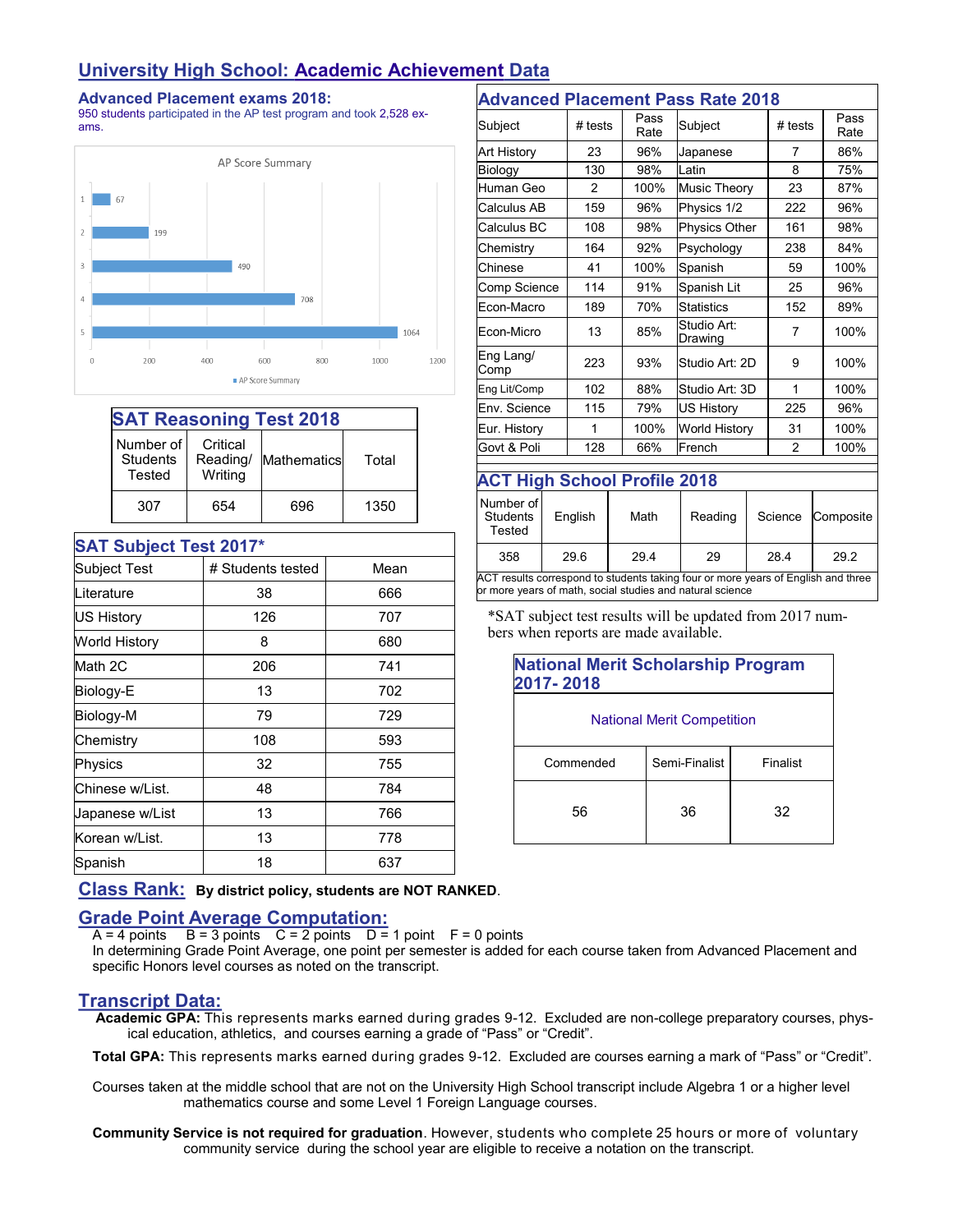#### **Academic Honesty and Integrity:**

All students are expected to demonstrate honesty and integrity while in attendance at University High School and each student signs an Academic Honesty Contract. Students are expected to do their own work. This includes test taking, homework, class assignments and the creation of original essays, compositions, term papers and scientific research.

### **University High School: Curriculum**

University High School offers a rigorous academic curriculum. The majority of classes are offered at the College Preparatory level. Students who meet course prerequisites may enroll in *Honors and Advanced Placement courses.* There are six class periods during the regular school day. An optional seventh class is available for students who participate in Drama, Music, Leadership, Journalism, and Yearbook/Photojournalism. The Irvine Unified School District's minimum credit requirements for high school graduation are listed below.

| English*                                    | 40 | <b>Science</b>    | 20 | World Language or<br>Visual/Performing<br>Arts | 10 | <b>Physical Education</b>         | 20  |
|---------------------------------------------|----|-------------------|----|------------------------------------------------|----|-----------------------------------|-----|
| <b>Mathematics</b><br>(Algebra 1 or higher) | 20 | Social Science 30 |    | Health                                         |    | Additional courses & electives 70 |     |
|                                             |    |                   |    |                                                |    | Total                             | 215 |

\*10 credits of ELA 1 and 10 credits of ELA 2 will count towards English for graduation

### **College Preparatory (CP) Course Offerings by Subject Area:**

**We offer 8 year long Honors/Enhanced courses and 23 Advance Placement courses.** Courses indicated with an asterisk \* receive an extra point in the grade point average calculation. Students taking these courses during the 10th, 11th, or 12th grades will be awarded bonus points by the University of California system (UC): i.e. A=5, B=4, C=3.

#### **English**

English 1 English 1 Honors English 2 English 2 Honors English 3 \***AP English Language** English 4 \***AP English Lit and Composition** Writing Across Genres (offered as of 18-19) Expository Reading and Writing (offered as of 18-19) Contemporary Literature (not offered as of 18-19) Communications (not offered as of 18-19) Speech & Debate (not offered as of 18-19) College Prep. Comp. (only offered in summer) Creative Writing in the Digital Age Beg. Journalism Adv. Journalism **Science** Earth Systems Science (not offered as of 18-19) Biology (not offered as of 18-19) Next Gen Biology (offered as of 18-19) Honors Biology (not offered as of 18-19) Honors Next Gen Biology (offered as of 18-19) Marine Science Anatomy and Physiology \***AP Biology** Chemistry \***Honors Chemistry** \***AP Chemistry \*AP Environmental Science** Physics \***AP Physics B** Principles of Engineering Intro to Engineering **Mathematics** Math IAB Math 1CD Math 1 (Offered as of 15-16) Principles of Geom. (Not offered as of 15-16) Geometry (Not offered as of 15-16) Honors Geometry (Not offered as of 15-16) Math II (Offered as of 16-17) Enhanced Math II (Offered as of 16-17) Mobile App Development (Offered as of 17-18) Business Math (Offered as of 17-18) Int. Algebra (Not offered as of 17-18)

Algebra 2 (Not offered as of 17-18) Honors Algebra 2 (Not offered as of 17-18) Math III (Offered as of 17-18) **\*Enhanced Math III (Offered as of 17-18)** Functions, Statistics & Trig. Pre-Calculus \***Honors Pre-Calculus (not offered as of 18-19)** \***AP Statistics** \***AP Calculus AB** \***AP Calculus BC** \***AP Computer Science Social Science** Global Perspectives Global Perspectives Honors United States History \***AP United States History** Political Science \***AP Political Science** Economics \***AP Macro Economics \*AP Human Geography (Not offered 18-19)** World History **\*AP World History** Psychology **\*AP Psychology** The American Experience World Religions (not offered 18-19) **World Languages** Chinese 1 Chinese 2 Chinese 3 \***Chinese 4**  \***AP Chinese** French 1 French 2 French 3 Latin 1 Latin 2 Latin 3 \***Latin 4**  \***AP Latin** Spanish 1 Spanish 2 Spanish 3 \***Spanish 4**  \***AP Spanish \*AP Spanish Lit** American Sign Language I

American Sign Language II

#### **Visual Arts**

Art Studio Advanced Studio Art **\*AP Studio: Art Drawing** \***AP Art History** Beg. Ceramics Int. Ceramics Adv. Ceramics Graphic Design Adv. Graphic Design **\*AP Studio Art: 2D Design** Visual Imagery Adv. Visual Imagery Video Production Adv. Video Production Art of Fashion Photojournalism

**Performing Arts**

Dance Technique I Dance Technique II Dance Production UHS Choir Canta Bella Madrigal Singers Music Technology Drama I Drama 2 Adv. Drama Adv. Theatre Production Tech Theater Adv. Tech Theater Concert Band Symphonic Band Wind Ensemble Wind Symphony Jazz Ensemble Concert Orchestra Philharmonic Orchestra Symphonic Orchestra String Orchestra **\*AP Music Theory (not offered 18-19) Business** Virtual Enterprise Intro to Auto (ROP)